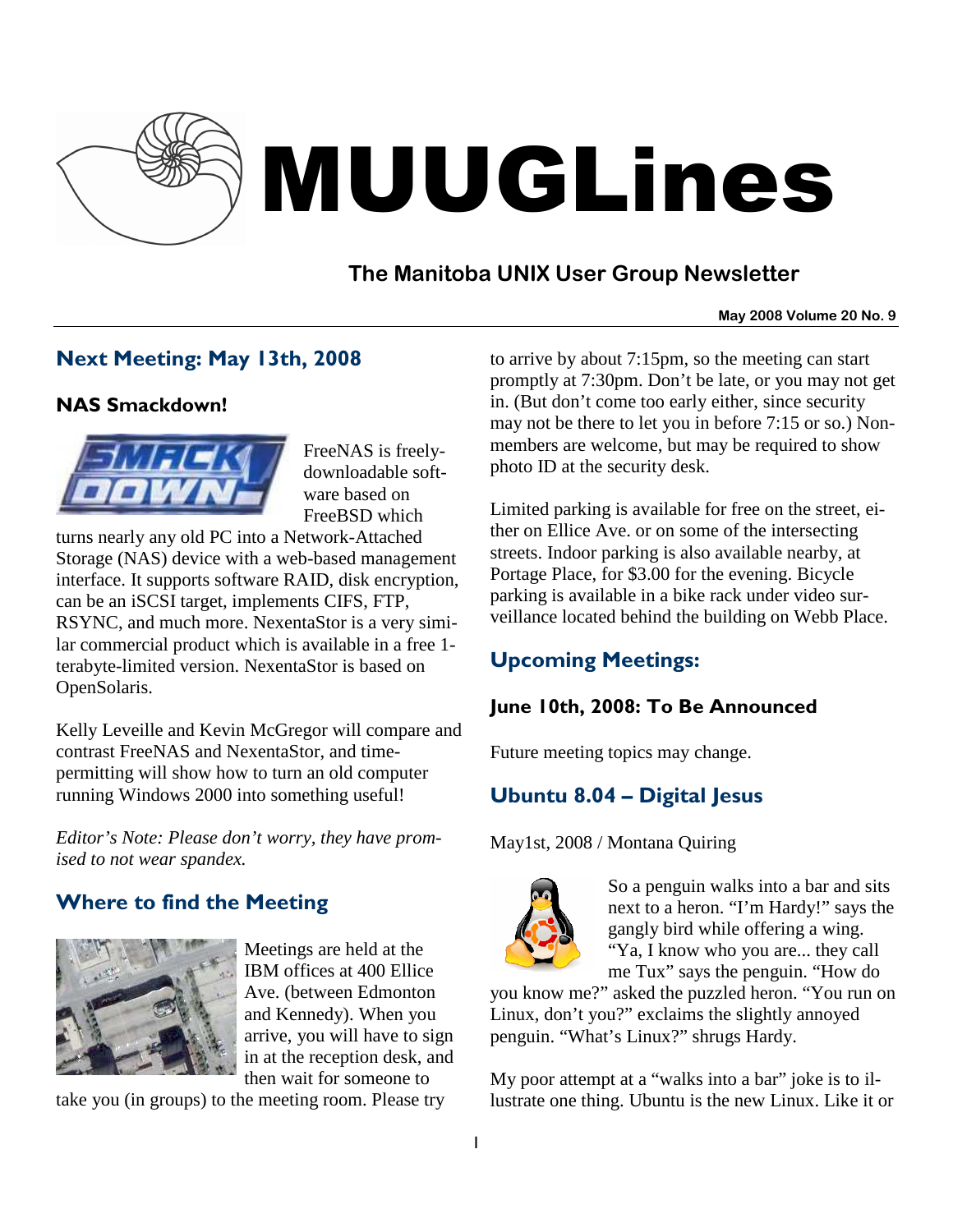lump it. Ubuntu is here to stay and it's making inroads into the non-geek world like no other distro. Yes, we know why we should say GNU/Linux. We know how Linux has been built from the ground up to be superior to other OS's (like the corporate driven one from Redmond). But maybe what some of us haven't understood yet is how important Ubuntu is.

Ubuntu is the digital Jesus. It brings hope to a world of people who are drowning in the sins of malware and BSoD. Unless you have tried supporting a home or small business where people (and kids) have free unadulterated reign on a Windows computer, it's hard to comprehend the severity of the warzone. People don't care about GNU/Linux. People don't care about Microsoft. People care about computers wasting more of their time. People care that their brand new \$1000 computer has Vista on it and runs slower than their old 486-DX100. Many of them think their options are to buy XP, install Ubuntu, suffer on with Vista, or return the computer and get a Mac. Lets hope they give Ubuntu a try.

#### Ubuntu 8.04 – What's New

April 21, 2008 / **[ubuntu.com](http://ubuntu.com/)**

**Enhanced photo experience:** The enhanced default photo manager, F-Spot, together with improved camera and phone recognition means users can upload, tag, manage, display, delete, print and share photos with friends and family more easily.

**Music sharing and download:** Users can plug in a PSP, share playlists with friends, buy from the Magnatune online music store, stream live radio and plug in more devices than ever (with UpnP).

**Better video:** The new default movie player now allows users to browse YouTube and other video sources across the web and to share their videos with others. It integrates with Myth TV, the open source TVR, so users can watch their favourite TV shows straight on the desktop. Brasero allows them to easily burn all content to CD or DVD.

**Productivity enhancements:** Clock and calendar integration is available to manage time across the globe with a single click to set, attend and receive alerts about appointments.

**Slick desktop:** Ubuntu 8.04 LTS combines the latest GNOME applications with desktop visual effects, giving users a smoother, better-looking and more intuitive experience.

**Longer support:** Ubuntu 8.04 LTS is supported with security updates and maintenance for three years so corporate and individual users have a longer upgrade planning cycle. Those who want the newest applications will be able to upgrade to Ubuntu 8.10, due in October 2008, those who prefer longer deployment cycles can stay with Ubuntu 8.04 for three years before moving to the next LTS release.

**More accessibility:** Gesture support allows users to navigate Ubuntu in a more natural fashion. Also available are increased language support for voice command, support for keyboard accessibility, slow keys, zoom and more.

## Windows Works Well on the XO

April 24, 2008 / **[itnews.com.au](http://itnews.com.au/)**

Hot on the heels of the excellent MUUG presentation, here is an except from the **[itnews.com.au](http://itnews.com.au/)** article.

Microsoft's Windows software works well on the One Laptop Per Child Foundation's XO Laptop, the group's founder said in an e-mail posted on his group's website Wednesday. Nicholas Negroponte also said that, after several months of discussions with the world's largest software maker, his foundation plans to adapt its Sugar software package, which runs the XO Laptop, so it is compatible with Windows.

In October, Microsoft Corporate Vice President Will Poole told Reuters the company was spending "a nontrivial amount of money" on adapting a basic version of Windows so it would be compatible with the XO laptop. Now the nonprofit group and Microsoft plan to develop a version of the XO that runs both Win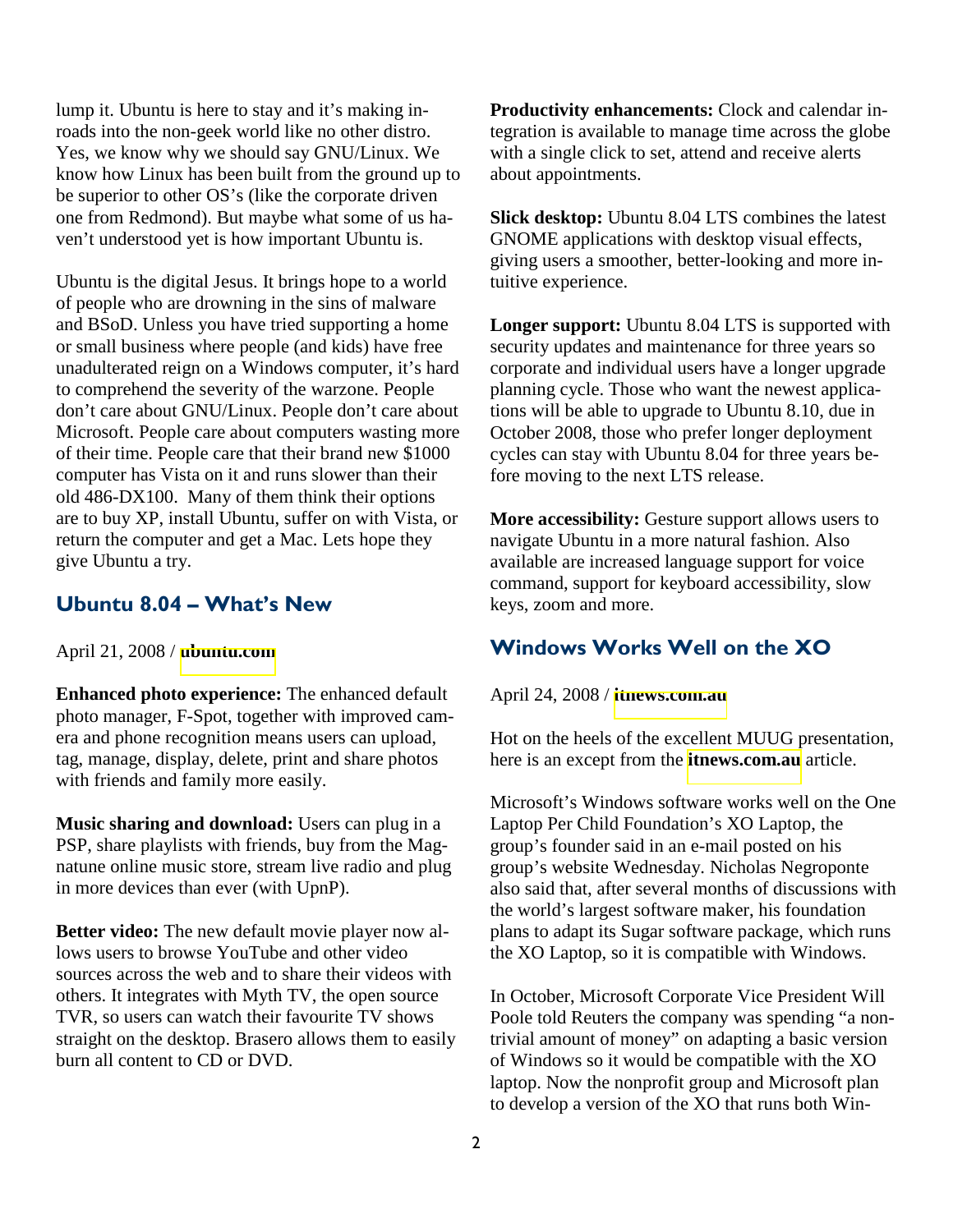dows and Linux software, Negroponte said in his email.

### Distros to Watch For

May 4th, 2008 / **[Distrowatch.com](http://distrowatch.com/)**

openSUSE 11.0 - New changes include countless bug fixes, as well as the import of the new openSUSE 11.0 artwork for login, splash screens and more.

Gentoo Linux 2008.0 **<http://www.gentoo.org/proj/en/releng/>**

Fedora 9 -

**[http://fedoraproject.org/wiki/CategoryAcceptedFe](http://fedoraproject.org/wiki/CategoryAcceptedFedora9) [dora9](http://fedoraproject.org/wiki/CategoryAcceptedFedora9)**

## GUI or not to GUI, That is the Question.

April 22, 2008 / Eric Berard



The other day, I was checking out some of the ideas at Ubuntu Brainstorm (**<http://brainstorm.ubuntu.com/>**). There were lots of great ideas about creating GUI's to handle tasks that until

now have been solely command line driven. I'm thinking that as the popularity of Ubuntu keeps increasing we are going to see more demand for GUI tools from Ubuntu users. And who better to suggest GUI tools than everyday Ubuntu users. Interestingly, there seemed to be an underlying attitude that permeates many of the comments on the Ubuntu Brainstorm site. The attitude is, "Linux shouldn't have GUI tools because then people don't have to understand Linux in order to use it." It seems to be an ongoing debate. What drives people to say that? What drives people to want GUI tools?

I am more of a GUI dude than a CLI dude. I'll admit it. I'll also admit that the CLI, once mastered, is faster than any GUI. I also believe that someone who knows the CLI has a better understanding of how the operating system works. I say this from experience.

I've known people who were far better techs than I and they were more proficient with CLI than with a GUI. So why am I still a GUI guy? Part of why I am so engrained in the use of a GUI is because most of my technical training was on the job when I worked for a Microsoft reseller. At the time, that's all any company was, a reseller of MS products. As MS products evolved, most of the tasks could be accomplished with the GUI and therefore you didn't need to know any command line. Now I am a sysadmin (admittedly not the best) who understands enough of how computers and networks function to be of value to a company. But yet, I lack the knowledge of the CLI. Should I be "bashed" because of it?

I am also of the opinion that, to the right person, the GUI can be a tremendous learning tool. Some people (like me) learn things better visually. Let's take, as an example, what I know today about SQL databases. I had very little knowledge of how an SQL database worked. Our company purchased Microsoft's SQL Server 2005 to accommodate a new software package that we purchased. By watching the software vendor set up and configure the new database with the GUI, I was able to learn a lot about how a database engine controls access to data, as well as how databases were constructed. I believe I was able to learn all of this by having an easier time visualizing something that was already "visible". When we went on to purchase another piece of software (which also used MSSQL2005), I was not only able to assist this other company in the set up of the database, but also I was able show their techs a thing or two. Just because I don't know all the SQL commands by heart doesn't mean I don't know how they are supposed to be set up. And even though my knowledge of SQL servers isn't as in-depth as someone who knows the CLI, what difference does it make if I bring the right level of knowledge to the company I'm working for.

The third thing I'd like to ask is, "What's the harm in making it easier for Linux Network Hobbyists and Newbies?" The more GUI tools that exist, the more likely that the techie friend or relative will be to suggest Linux to all the people who he or she already helps. If it can be made easy to do complex things, then Linux will become more attractive to these